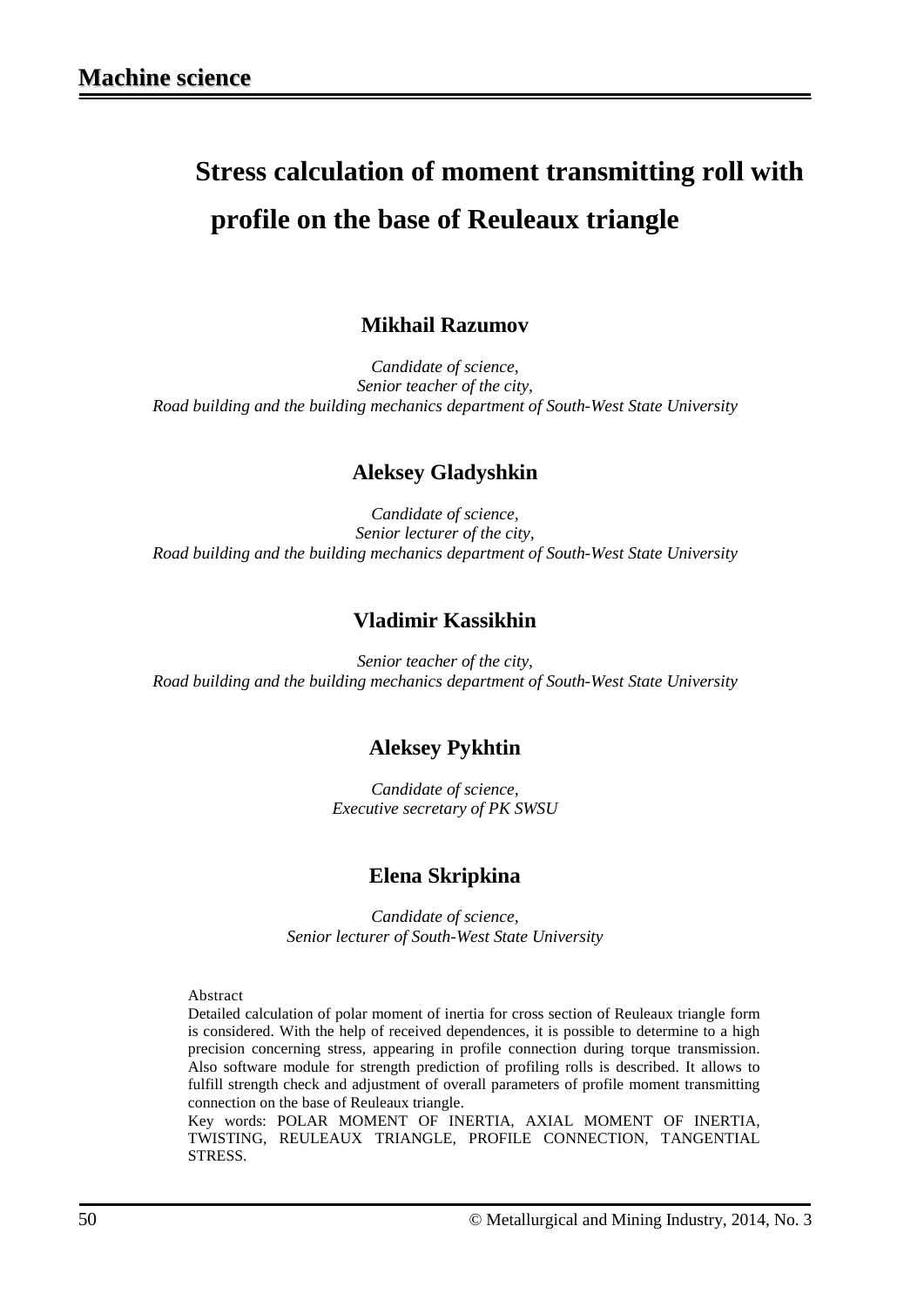Torsion analysis of moment transmitting connections lies mainly in determination of maximum tangential stress in cross section. Basic calculating formula for determination of tangential stress in the point y

$$
\tau = \frac{T_{\text{max}} \cdot y}{I_{\rho}},
$$

where  $T_{\text{max}}$  – maximum torque, transmitted by the roll,

 $I_0$  – polar second moment o f area;

y – coordinate, where stress must be determined. When cross section is of simple form, calculation of *I*<sup>ρ</sup> is easy to perform. In general terms it may be presented as the sum of two axial moments of inertia

$$
I_{\rho} = I_{Xc} + I_{Yc} \text{ (1)}
$$

where  $I_{X_C}$  and  $I_{Y_C}$  - axial moments of inertia.

Moment transmitting connection, performed on the base of Reuleaux triangle (figure 1) has rather complex profile in cross section. It consists of three circular segments (1, fig. 1) and a triangle (2, fig.1). Centers of circles, describing circular segments, lie in the corners of triangle.



**Figure 1** Determination of polar moment of inertia of Reuleaux triangle

Triangle side *c* (parameter R in the fig. 1) may be determined from the formula

$$
c = R = \frac{D\sqrt{3}}{2}
$$

Altitude of the triangle *h* may be determined as follows

$$
h = \frac{c\sqrt{3}}{2} = \frac{3D}{4}
$$

Triangle polar moment of inertia is equal

$$
I_{\rho_{\text{tr}}} = \frac{ch^3}{36} + \frac{hc^3}{48} = \frac{3\sqrt{3}D^4}{256} = 0.0203D^4
$$
 (2)

Polar moment of inertia of circular segment may be determined from the formula  $(fig.2)$ :

$$
I_{\rho_{\text{segm}}} = I_{\text{Xclsegm}} + I_{\text{Xcsegm}} - A \cdot y_c^2 + A \cdot \left(y_c - \frac{D}{2}\right)^2
$$
\n(3)

to

where  $I_{\text{Xc1segm}}$  and  $I_{\text{Xcsegm}}$  - axial moments of segment;

*A* – circular segment area;

 $y_c$  – coordinates of segment gravitational center.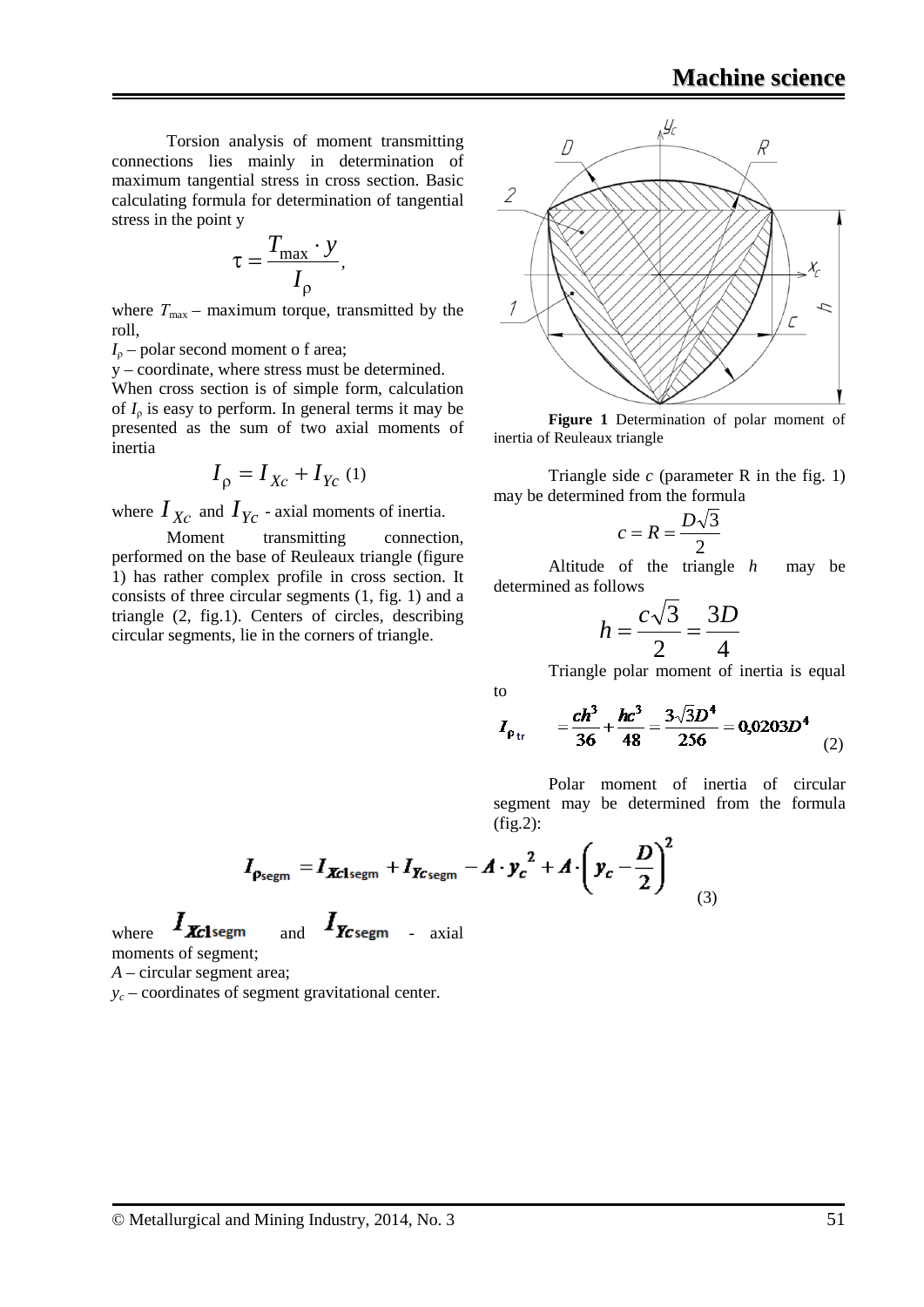

**Figure 2 a** Determination of polar moment of inertia of circular segment about the axis  $X_{C1}$ 

Now let us determine axial moment of inertia  $I_{\text{X}clsegm}$  ,  $I_{\text{X}lsegm}$  and circular segment area (fig. 2, b).



**Figure 2 b** Determination of polar moment of inertia of circular segment about the axis  $Y_C$ .

As one knows from mechanics of solid deformable body:

$$
I_{\text{Xclsegm}} = \int_{A} y^2 dA
$$
  
and  $I_{Yc} = \int_{A} x^2 dA$ 

Calculating  $I_{\text{X}cl^{s}$  surface element is located at a distance  $y = R \cdot \sin \alpha$ . Correspondingly  $dy = R \cos \alpha d\alpha$ . Value  $b = R \cdot \cos \alpha$ . Area of surface element equals  $dA = 2b \cdot dv$ . The angle may change within 3 2  $\frac{\pi}{2} \le \alpha \le \frac{\pi}{2}$ . Circular segment area is equal to 2  $\left| \begin{array}{cc} \pi & 3\sqrt{5} \\ -0.06704 \end{array} \right|$ 2 0,06794 16  $3\sqrt{3}$  $A = \int_{\pi} dA = D^2 \left( \frac{\pi}{8} - \frac{3\sqrt{3}}{16} \right) = 0,06794D$ J  $\setminus$  $\overline{\phantom{a}}$  $=\int_{\pi}^{2} dA = D^{2} \left( \frac{\pi}{8} - \right)$ π (4)

Moment of inertia concerning  $X_{C1}$  axis equals

$$
I_{\text{Xcl}_{\text{segm}}} = \int_{\frac{\pi}{3}}^{\frac{\pi}{2}} R^2 \cdot \sin^2 \alpha \cdot 2b \, \mathrm{d}y = \frac{R^4}{4} \left( \frac{\pi}{6} - \frac{\sqrt{3}}{8} \right) = 0,04319D^4
$$
\n
$$
(5)
$$

Let us calculate  $I_{\mathbf{Z}_{\text{c}}\text{segm}}$ 

3

π

$$
I_{\text{7c-segm}} = 2 \int_{0}^{\frac{1}{2}} x^2 (\sqrt{R^2 - x^2} - h) dx
$$

, where  $x = R \cos t$  - distance from Y axis to surface element.

To take this integral in parametric form is the most preferable. Let us introduce the parameter *t* as follows:

$$
\cos t = \frac{x}{R}
$$
  
Correspondingly<sub>t</sub> = arccos  $\frac{x}{R}$ ,

 $dx = -R \sin t dt$ . Consequently, limits on integral will be changed:  $at x_1 = 0$ ,  $t_1 = \arccos 0 = \frac{\pi}{2}$ , at

$$
x_2 = \frac{R}{2}, t_2 = \arccos \frac{R}{2 \cdot R} = \arccos \frac{1}{2} = \frac{\pi}{3}. As
$$

a result we will get

$$
I_{\text{K-segm}} = 2 \int_{\frac{\pi}{2}}^{\frac{\pi}{3}} R^2 \cos^2 t (\sqrt{R^2 - R^2 \cos^2 t} - h)(-R \sin t dt) =
$$
  
=  $R^4 \left( \frac{\pi}{24} - \frac{7\sqrt{3}}{96} \right) = 0,0025900^4$ 

First moment of area of segment in x-axis equals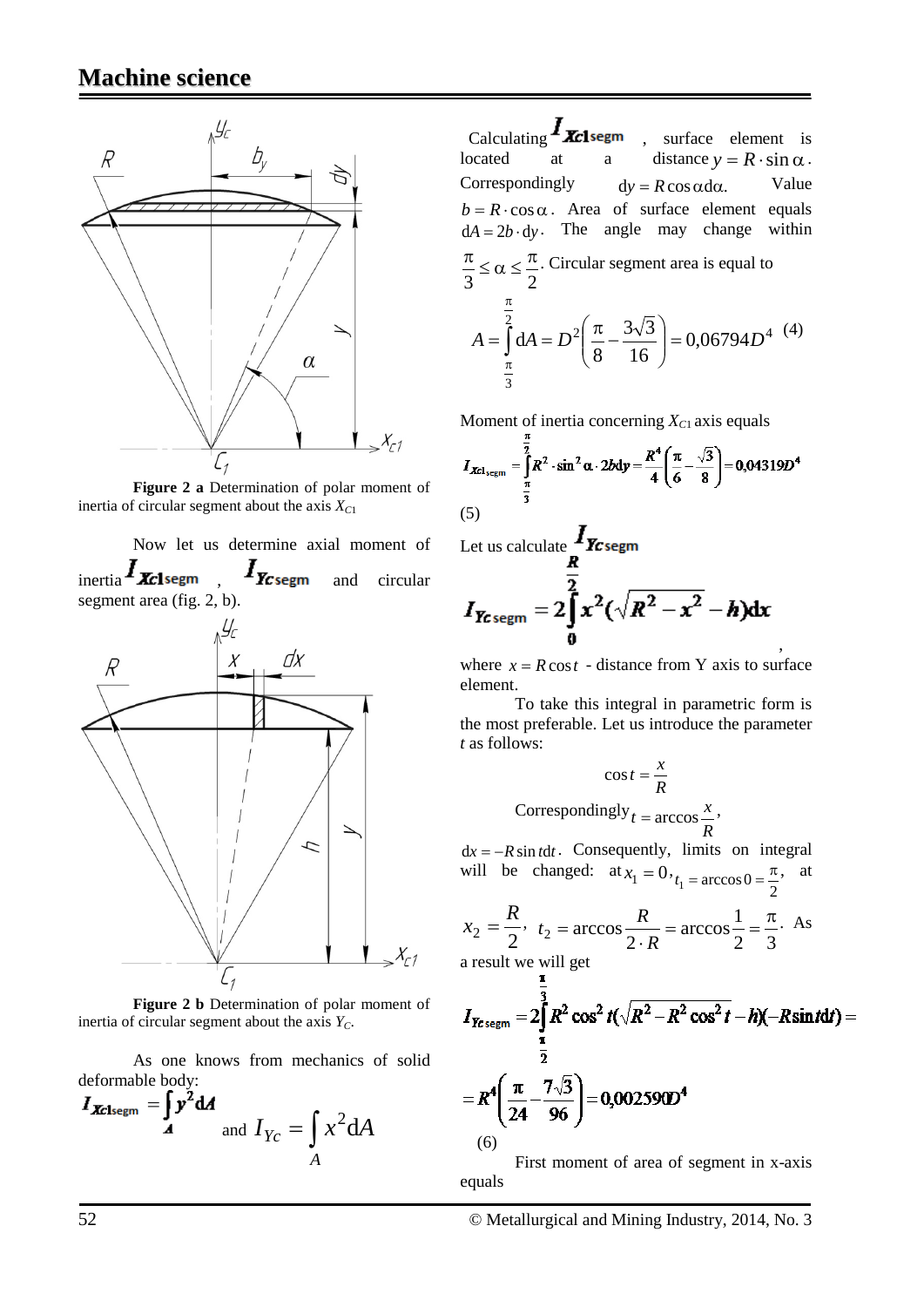$$
S_{Xc} = \int_{\frac{\pi}{3}}^{\frac{\pi}{2}} y dA = \frac{R^3}{12}
$$

Coordinate of gravitational center may be determined from the formula

$$
y_c = \frac{S_{Xc}}{A} = 0,7967D \tag{7}
$$

Finally, inserting  $(4)$ ,  $(5)$ ,  $(6)$  and  $(7)$  into (3), we will get polar moment of inertia of circular segment:

$$
I_{\rho_{segm}} = 0.0432D^{4} + 0.00259D^{4} - 0.0679D^{2} \cdot (0.7967D)^{2} + 0.0679D^{2} \cdot (0.7967D - 0.5D)^{2} = 0.008633D^{4}.
$$
  
(8)

Let us assume polar moment of inertia of Reuleaux triangle in the form of the sum of triangle polar moment of inertia and tripled polar moment of inertia of circular segment:

 $I<sub>o</sub> = 0,0203D<sup>4</sup> + 3.0,008633D<sup>4</sup> = 0,04619D<sup>4</sup>$  (9)

On the base of these calculations, computer program was developed. Width across corners and maximum torque, being transmitted by profile connection, are the input data. Program interface is shown in the figure 3.



**Figure 3** Program interface a) calculation route selection b) calculation in accordance with allowable carrier power c) selection of minimum size of cross section